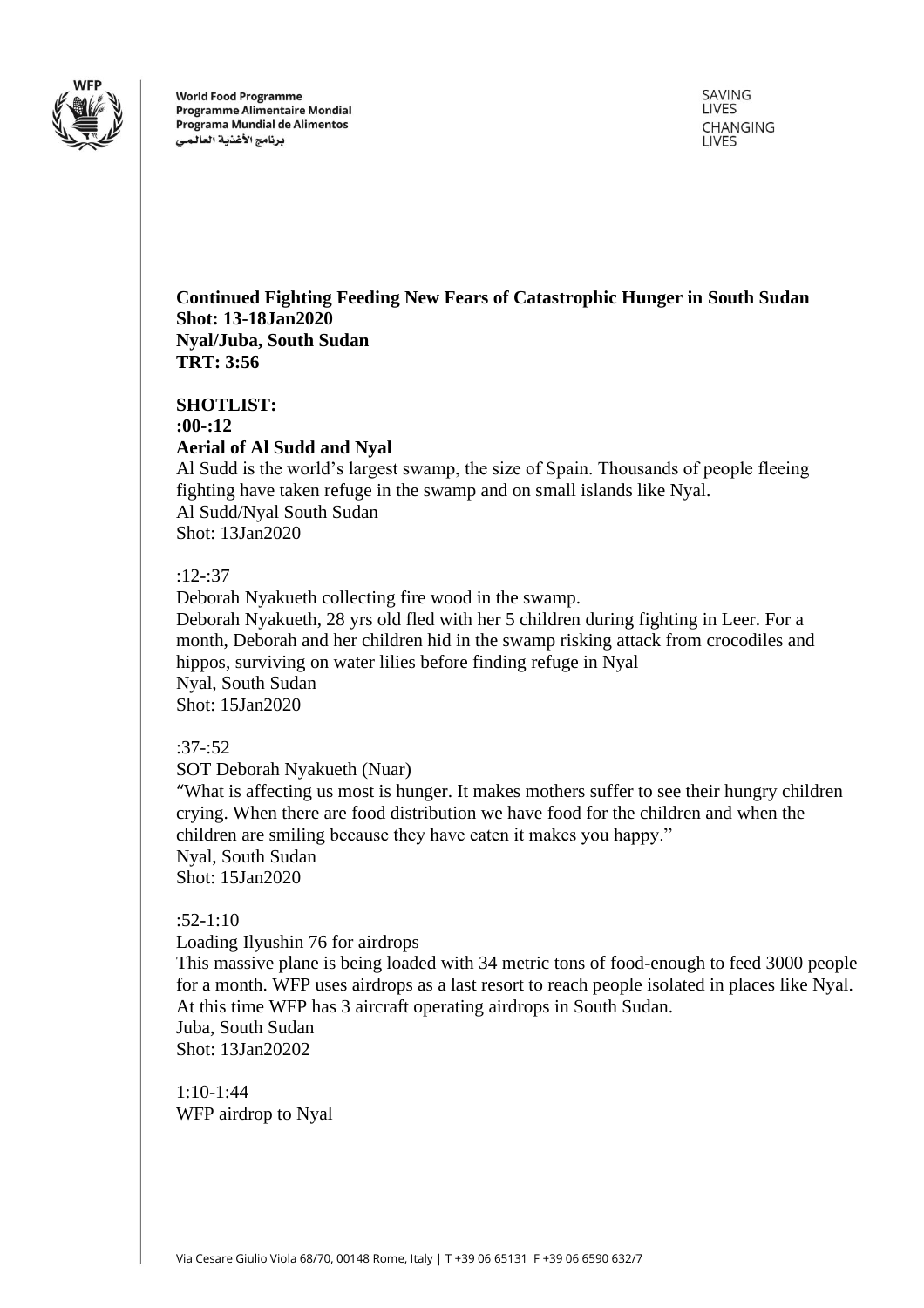

Nyal, South Sudan Shot: 13-14Jan2020

1:44-1:59 People recovering airdropped food Nyal, South Sudan Shot: 14Jan2020

1:59-2:13 Deborah Nyakueth receives WFP airdropped food and takes it home Nyal,South Sudan Shot: 15Jan2020

### 2:13-2:43

Al Sabah Hospital Juba Severely malnourished children being tested and treated. The effects of the conflict which has forced tens of thousands of people to flee their homes is widely expected to increase the number of severe cases of malnutrition in the coming months if assistance is not scaled up. Juba, South Sudan Shot: 17Jan2020

### 2:43-3:11

Matthew Hollingworth, Country Director WFP South Sudan(English):

"We know we need to be supporting 5.5 million people in South Sudan with some sort of food assistance. But, if we don't get the resources to reach that many people we are going to have to make some really tough choices.We are going to have to focus on alleviating the most food insecure people in the country…staving off hunger…stopping that famine in its tracks. But that also means that some people will fall through the gap. It means we won't be able to support everybody"

Juba, South Sudan Shot: 13Jan2020

3:11-3:22 Deborah Nyakueth preparing meal with WFP food for her family. Nyal,South Sudan Shot: 15Jan2020

3:22-3:40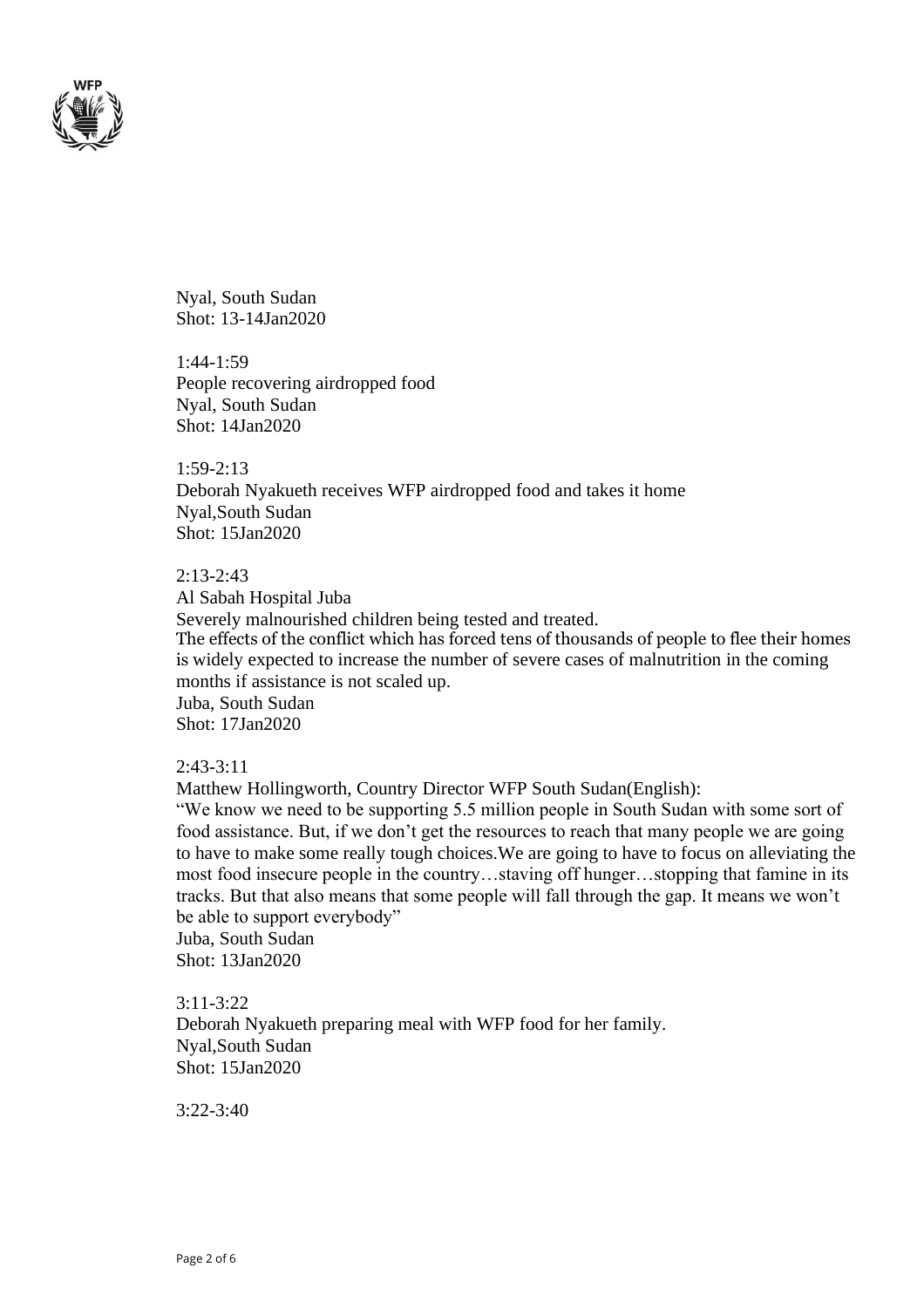

SOT Deborah Nyakueth (Nuar) "If we have peace, our children will be going to school and when they come back home, they will find food at home and that will make them happy" Nyal,South Sudan Shot: 15Jan2020

3:40-3:56 Deborah Nyakueth and her family eating meal prepared with WFP food Nyal,South Sudan Shot: 15Jan2020

### **ENDS**

- **Hunger continues to persist in South Sudan and is widely expected to worsen in the coming months if assistance is not scaled up.** This is mainly due to the longer-term effects of the conflict which has also forced tens of thousands of families to remain in temporary shelters and millions of people to seek refuge outside the country.
- **2020 will be a very critical year. We all hope that this will be the year in which guns will be silenced in South Sudan.** It is the year when the peace effort should be cemented through the creation of the Government of National Unity. Only then can we hope to place as much effort on changing lives as we have been doing saving lives.
- **Humanitarian assistance has been a lifeline for millions in South Sudan since the country descended into conflict in 2013.** Aid from relief agencies alone will not save South Sudan in the absence of peace and political stability. There is a limit to what aid can achieve. Without peace, the humanitarian situation is expected to dramatically worsen.
- **WFP renews its call for sustained peace and urges parties to the revitalized peace process to maintain peace**. If peace holds, the country has a realistic chance of bringing communities together, end years of isolation and inequity as well as eliminating hunger in the country.

#### **CONTEXT:**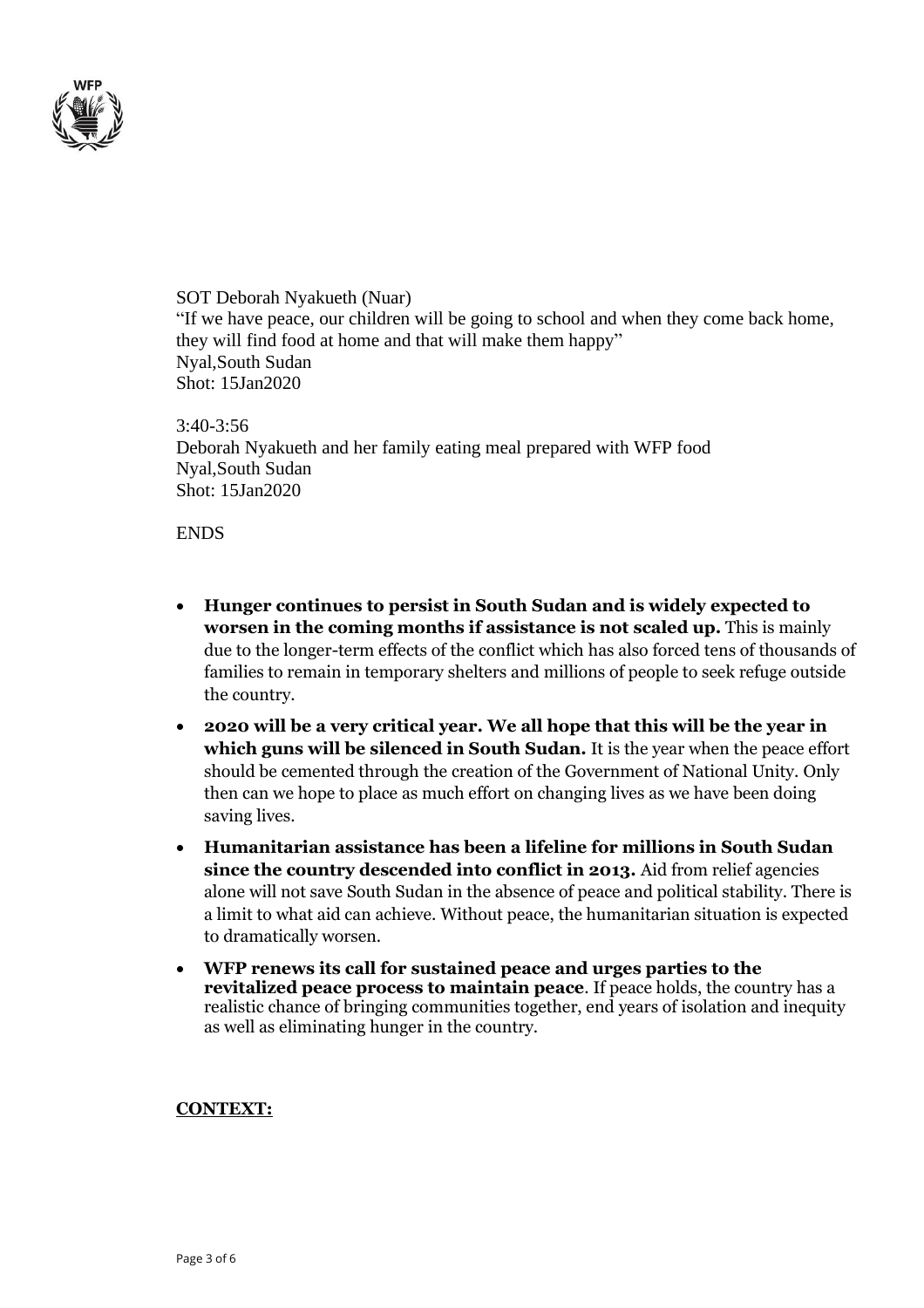

- South Sudan is still embroiled in a low-key conflict and is devastated by the impact of years of fighting which have killed nearly 400,000 civilians<sup>1</sup>. Several peace deals have been brokered and subsequently broken. A fragile peace deal signed in September 2018 is largely holding, while a Transitional Government of National Unity is due to be formed in February 2020.
- People are returning home to plant crops, to rebuild their communities and to be reunited with loved ones. But while these are signs of hope, security remains fragile and a few areas continue to witness unrest and human rights violations.
- The country requires 1.3 million of cereals annually but produced 745,000 mt in 2019 leaving a gap of more than 525,000 mt. Violence restricts movement, it affects business and hampers agricultural production. Even a short burst of conflict can have a longterm impact. A two-week burst of conflict at a critical stage of the planting season could affect food security for between 12 to 18 months.
- Whilst efforts to secure peace are having a positive impact, natural disasters as a result of climate change have worsened an already critical humanitarian situation, as they hit areas that already had high humanitarian needs.
- In flood-affected counties, more than 3 million people were in need of assistance even before the rains, out of the over 7 million people in need countrywide. More than 60 percent of the flood-affected counties are currently classified as facing extreme levels of acute malnutrition.
- At its summit in 2013, the African Union launched a campaign on "Silencing the Guns in Africa by 2020" which aims to achieve a conflict-free Africa, prevent genocide, make peace a reality for all and rid the continent of wars, violent conflicts, human rights violations, and humanitarian disasters.

### **WFP RESPONSE:**

- WFP provides life-saving food distributions to the most vulnerable, along with food assistance to enable communities to construct or rehabilitate assets, food for school meals and special nutritious products for the prevention and treatment of malnutrition among children and pregnant or nursing women. We integrate gender and protection in our work, involving the people we serve in the design and delivery of assistance.
- In 2019, WFP ramped up its assistance to reach 5 million people with life-saving support. In 2020, with sufficient donor support, WFP plans to assist 5.4 million people.
- •

<sup>1</sup> London School of Hygiene & Tropical Medicine report published in 2018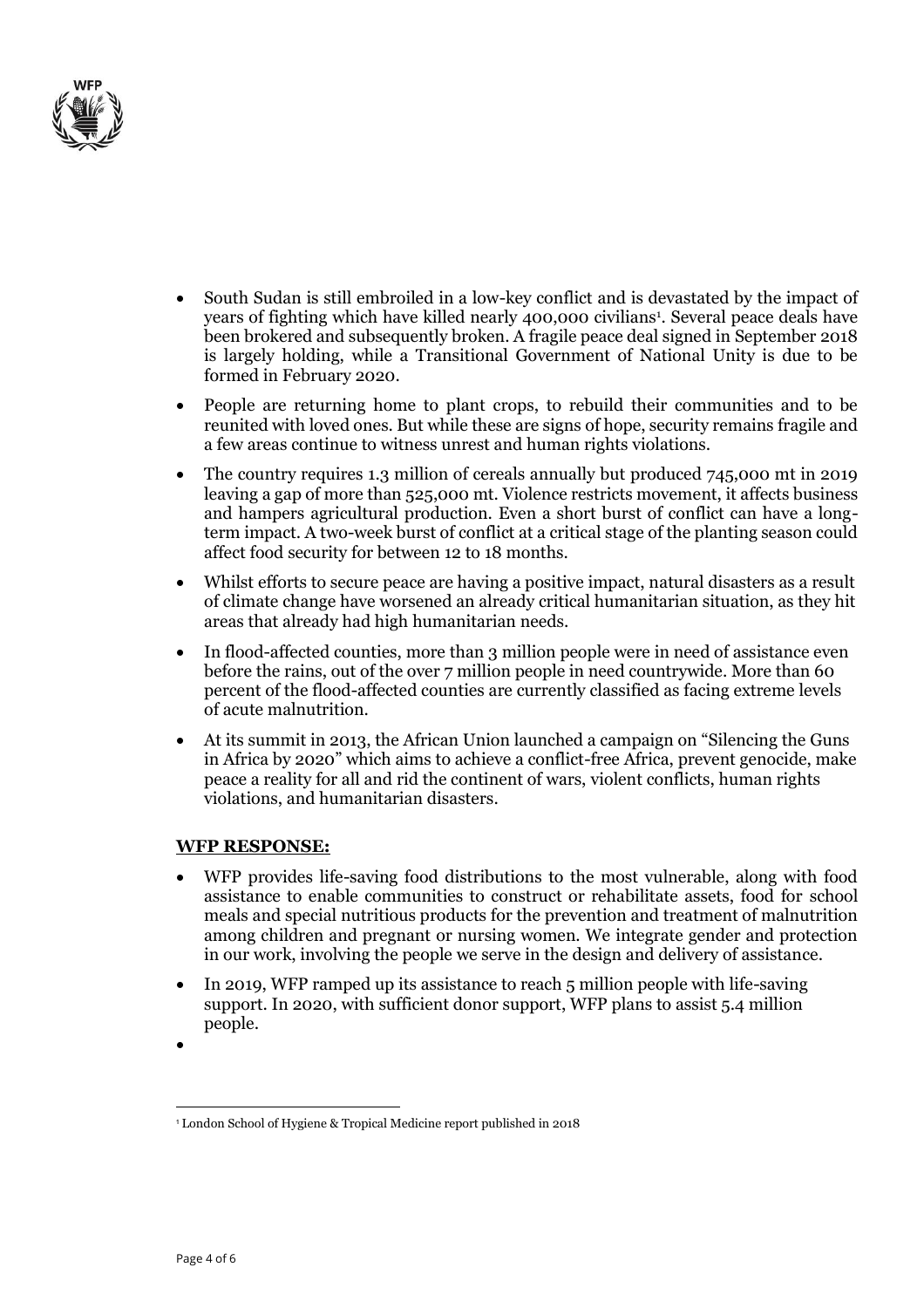

• WFP is scaling-up cash transfers in locations with functioning markets. In 2019, WFP paid out US\$40 million in transfers across the country. By doing so, we are gradually increasing the flow of cash into local economies to strengthen them.

### **IN NUMBERS**

| People in need of humanitarian assistance in 2020:          | 7.5 million      |
|-------------------------------------------------------------|------------------|
| People in need of food assistance from January 2020:        | 5.5 million      |
| People WFP aims to assist in 2020:                          | 5.4 million      |
| People assisted by WFP in 2019:                             | 5 million        |
| People displaced in South Sudan (OCHA):                     | 1.47 million     |
| People seeking shelter in UN Protection of Civilians sites: | 190,455          |
| South Sudan refugees in neighbouring countries (HCR):       | 2.2 million      |
| Funding gap from Jan through July 2020:                     | US\$ 331 million |
|                                                             |                  |

 $\#$   $\#$   $\#$ 

The United Nations World Food Programme - saving lives in emergencies and changing lives for millions through sustainable development. WFP works in more than 80 countries around the world, feeding people caught in conflict and disasters, and laying the foundations for a better future. Follow us on Twitter @wfp\_media, wfp\_africa and wfp\_southsudan

#### **For more information please contact (email address: [firstname.lastname@wfp.org\)](mailto:firstname.lastname@wfp.org):**

Tomson Phiri, WFP/Juba, Mob. +211 922 465 247 Peter Smerdon, WFP/Nairobi, Mob. +254 707 722 104 David Orr, WFP/ Rome, Mob. +39 340 246 6831 Bettina Luescher, WFP/Geneva/Berlin, Mob. +49 160 992 617 30 Jane Howard, WFP/London, Tel. +44 (0) 20 3857 7413, Mob. +44 796 8008 474